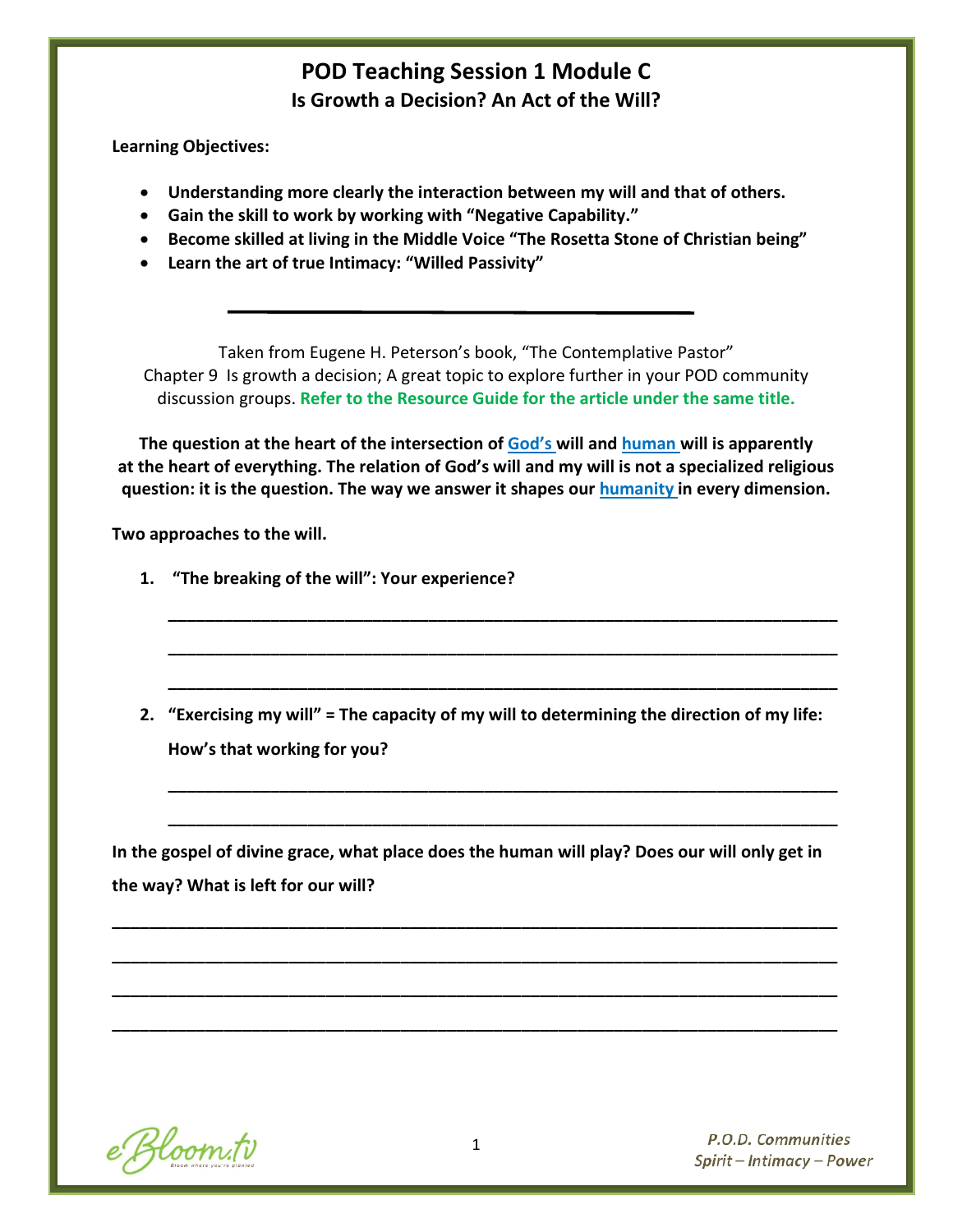**Without an exercised will, I am a dishrag, limp in a dirty sink but the moment I begin exercising my will, I find that I have put a fox in charge of the chicken coop.**

**My will is my glory; it is also what gives me the most trouble. There is something deeply flawed in me that separates me from the God who wills my salvation; that "something" seems to be located in and around my will.**

*Ponder Rom 7:15: I do not understand my own actions. For I do not do what I want, but I do the very thing I hate ………and (Mt. 26:39) I pray with my Lord, "Not as I will but as thou wilt".*



**"To will or not to will that is the question"**

As you look at the mystery of life there are always wills other than your own involved in ways that defy simple alternatives of either asserting your will or acquiescing to another will. This plays out every day in your work, in your language and how you love. So, as you experience life, read books, pray, and ponder; answers to the greatest mystery of all begin to emerge: about God and your relationship to Him in prayer and belief and obedience.

**Obedience is at the heart of love and answering the call of God**

### **Let's explore the interaction of our will and that of another in Work, our Language and Love:**

# **Work: Negative Capability**

**Real work, whether it involves making babies or poems, hamburger or holiness, is not selfexpression, but it's very opposite. Real workers, skilled workers, practice negative capability (the suppression of self so that the work can take place on its own). This is so our work is as little adulterated or compromised by our ego as possible. Emptying is the prelude to filling.**

*Philippians 2:7* but emptied Himself, taking the form of a bond-servant, *and* being made in the likeness of men. NASB95

John 3:30 "He must increase, but I must decrease. NASB95

2 **2 Corinthians 12:9-10** And He has said to me, "My grace is sufficient for you, for power is perfected in weakness." Most gladly, therefore, I will rather boast about my weaknesses, so that the power of Christ may dwell in me. Therefore I am well content with weaknesses, with insults, with distresses, with persecutions, with difficulties, for Christ's sake; for when I am weak, then I am strong. NASB95

> **A bucket, no matter what wonderful things it contains, is of no use for the next task at hand until it is emptied: Negative capability.**

e Bloom.tv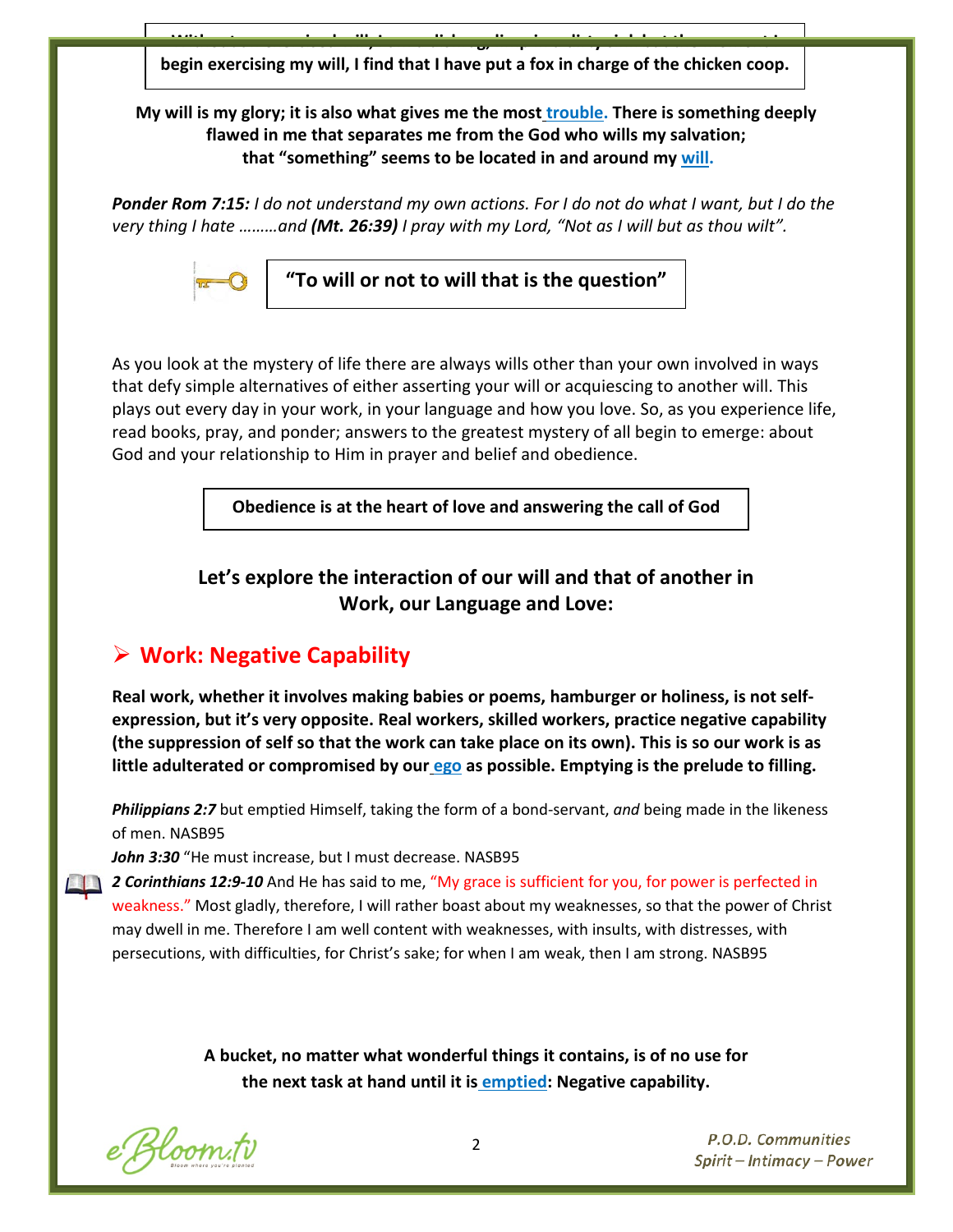

**I will to not will what I am already good at in order that what is more than me and beyond me, the will of God, can come into existence in my willing work.**

**\_\_\_\_\_\_\_\_\_\_\_\_\_\_\_\_\_\_\_\_\_\_\_\_\_\_\_\_\_\_\_\_\_\_\_\_\_\_\_\_\_\_\_\_\_\_\_\_\_\_\_\_\_\_\_\_\_\_\_\_\_\_\_\_\_\_\_\_\_\_\_\_\_\_\_\_\_\_**

**\_\_\_\_\_\_\_\_\_\_\_\_\_\_\_\_\_\_\_\_\_\_\_\_\_\_\_\_\_\_\_\_\_\_\_\_\_\_\_\_\_\_\_\_\_\_\_\_\_\_\_\_\_\_\_\_\_\_\_\_\_\_\_\_\_\_\_\_\_\_\_\_\_\_\_\_\_\_**

**\_\_\_\_\_\_\_\_\_\_\_\_\_\_\_\_\_\_\_\_\_\_\_\_\_\_\_\_\_\_\_\_\_\_\_\_\_\_\_\_\_\_\_\_\_\_\_\_\_\_\_\_\_\_\_\_\_\_\_\_\_\_\_\_\_\_\_\_\_\_\_\_\_\_\_\_\_\_**

**\_\_\_\_\_\_\_\_\_\_\_\_\_\_\_\_\_\_\_\_\_\_\_\_\_\_\_\_\_\_\_\_\_\_\_\_\_\_\_\_\_\_\_\_\_\_\_\_\_\_\_\_\_\_\_\_\_\_\_\_\_\_\_\_\_\_\_\_\_\_\_\_\_\_\_\_\_\_**

**Your comments/thoughts:** 

**Language: The Middle Voice (The rosetta stone of biblical being and prayer)**

**In the English language there are Active and Passive verbal forms but Koine Greek, as well as in other languages, includes a Middle voice. Over the centuries the use of the Middle voice in language has all but disappeared.**

**Active Voice:** I initiate an action that goes someplace else: "I counsel my friend"

**Passive Voice:** I receive the action that another initiates "I am counseled by my friend"

**Middle Voice:** I actively participate in the results of an action that another initiates: "I take counsel"

#### **The Middle voice is that use of the verb which describes the subjects as participating in the results of the action**

Most of our speech is divided between active and passive; either I act or I am acted upon. But there are moments, and they are those in which we are most distinctively human, when such a contrast is not satisfactory: two wills operate, neither to the exclusion of the other, neither canceling out the other, each respecting the other.

> **I enter into the action begun by another, my creating and saving Lord, and find myself participating in the results of the action. I neither do it, nor have it done to me; I will to participate in what is willed.**

*Ephesians 4:22-24* that, in reference to your former manner of life, you lay aside\* the old self, which is being corrupted in accordance with the lusts of deceit, and that you be renewed (passive) in the spirit of your mind, and put on the new self, which in *the likeness of* God has been created in righteousness and

e Bloom.tv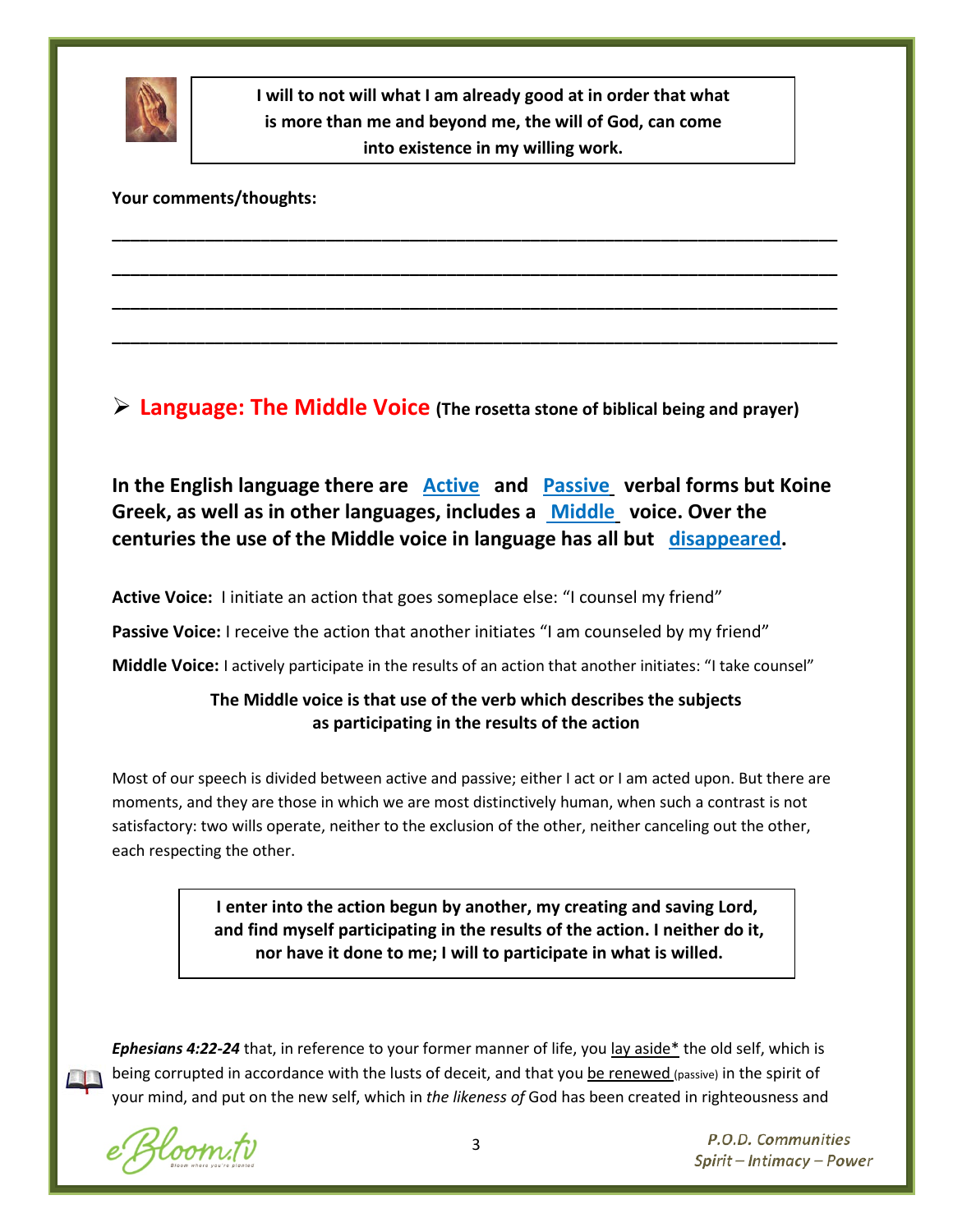holiness of the truth. NASB95

*Colossians 3:9-10* Do not lie to one another, since you laid aside\* the old self with its *evil* practices, and have put on the new self who is being renewed to a true knowledge according to the image of the One who created him— NASB95 \* Aorist, middle voice, infinitive



*Romans 6:11* Even so consider \*\*(Reckon KJV) yourselves to be dead to sin, but alive to God in Christ Jesus. NASB95 \*\* Present tense, middle voice, imperative (command)

Today our languages have lost the middle voice, save by forms which have lost all distinction of meaning. At the origins of our language there was no passive voice; only active and middle. The further we travel for Eden, the less use we have for the middle voice. Eden pride and disobedience delete the middle and reduce us to two voices, active and passive. How would the loss of the middle voice lead to pride and disobedience?

**\_\_\_\_\_\_\_\_\_\_\_\_\_\_\_\_\_\_\_\_\_\_\_\_\_\_\_\_\_\_\_\_\_\_\_\_\_\_\_\_\_\_\_\_\_\_\_\_\_\_\_\_\_\_\_\_\_\_\_\_\_\_\_\_\_\_\_\_\_\_\_\_\_\_\_\_\_\_**

**\_\_\_\_\_\_\_\_\_\_\_\_\_\_\_\_\_\_\_\_\_\_\_\_\_\_\_\_\_\_\_\_\_\_\_\_\_\_\_\_\_\_\_\_\_\_\_\_\_\_\_\_\_\_\_\_\_\_\_\_\_\_\_\_\_\_\_\_\_\_\_\_\_\_\_\_\_\_**

We do not have enough experience with this middle voice, this voice that is fine-tuned to the exquisitely and uniquely human venture of entering into and responding to God. But no friendship, no love affair, no marriage can exist with only active and passive voices.

> **The gospel restores the middle voice. We learn to live with praying-willing involvement in an action that we do not originate. We become subjects in an action in which we are personally involved.**

Therefore we are not fascists barking orders to God and his creatures. At our human and Christian best we are not quietists dumbly submissive before fate instead we pray in the middle voice at the center of active and passive, drawing from them as we have need but always uniquely and artistically ourselves, creatures adoring God and being graced by him, "participating in the results of the action."

**My best advice is to meditate upon the insightfulness of the middle voice! it is like a new way of thinking about the world. And it is indeed profound!**

# **Love: Willed Passivity**

In Marriage and friendships two wills are operating at the same time. In marriage once the

e Bloom.tv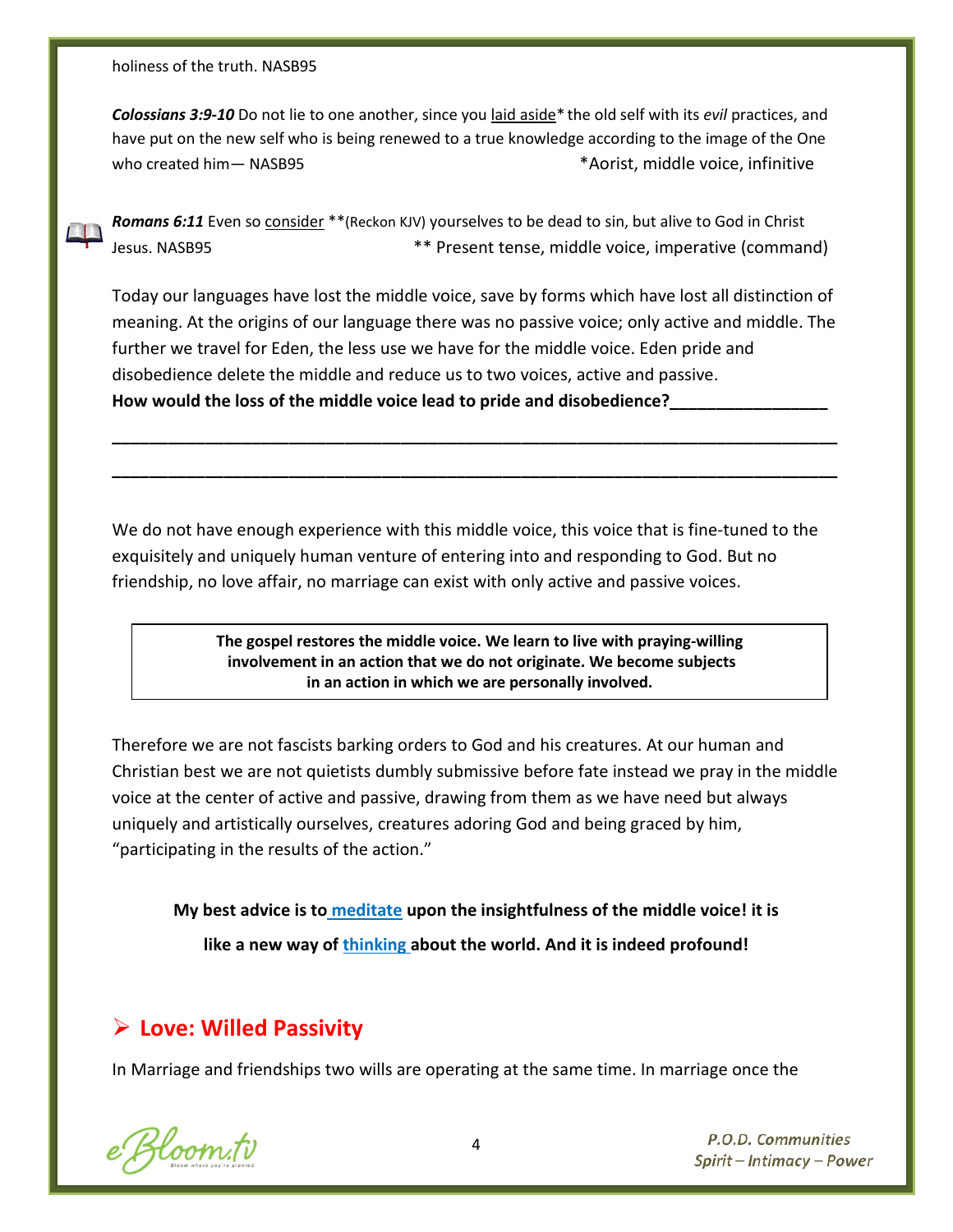ecstasies diminishes what was experienced initially as a gift must be developed as an art. The art is **willed passivity.**

Most of what we have experienced in life is in the mode of passivity. We enter into what is already there before we exercise our will. Nothing we do by the exercise of our wills will ever come close to approximating what is done to us by other wills.

**What are some of these "passivities"?:** weather, our bodies (genetics), much of government, the landscape, much of our education, the food chain,, our parents, the dog ….. etc.

> **There are two different ways of being passive: there is an indolent, inattentive passivity that approximates the existence of a slug; and there is a willed and attentive passivity that is something more like worship**.

#### **This verse sets down the parallel operations of willed passivity**

*Ephesians 5:21-25* and be subject to one another in the fear of Christ. Wives, *be subject\** to your own husbands, as to the Lord. For the husband is the head of the wife, as Christ also is the head of the church, He Himself *being* the Savior of the body. But as the church is subject to Christ, so also the wives *ought to be* to their husbands in everything. Husbands, love \*\*your wives, just as Christ also loved the church and gave Himself up for her, NASB95 \* present , middle, imperative \*\* present , active, imperative

**Fear of Christ is the operative word and sets the context (vs. 21): Why do think this is so?**

**\_\_\_\_\_\_\_\_\_\_\_\_\_\_\_\_\_\_\_\_\_\_\_\_\_\_\_\_\_\_\_\_\_\_\_\_\_\_\_\_\_\_\_\_\_\_\_\_\_\_\_\_\_\_\_\_\_\_\_\_\_\_\_\_\_\_\_\_\_\_\_\_\_\_\_\_\_\_**

**\_\_\_\_\_\_\_\_\_\_\_\_\_\_\_\_\_\_\_\_\_\_\_\_\_\_\_\_\_\_\_\_\_\_\_\_\_\_\_\_\_\_\_\_\_\_\_\_\_\_\_\_\_\_\_\_\_\_\_\_\_\_\_\_\_\_\_\_\_\_\_\_\_\_\_\_\_\_**

**\_\_\_\_\_\_\_\_\_\_\_\_\_\_\_\_\_\_\_\_\_\_\_\_\_\_\_\_\_\_\_\_\_\_\_\_\_\_\_\_\_\_\_\_\_\_\_\_\_\_\_\_\_\_\_\_\_\_\_\_\_\_\_\_\_\_\_\_\_\_\_\_\_\_\_\_\_\_**

**\_\_\_\_\_\_\_\_\_\_\_\_\_\_\_\_\_\_\_\_\_\_\_\_\_\_\_\_\_\_\_\_\_\_\_\_\_\_\_\_\_\_\_\_\_\_\_\_\_\_\_\_\_\_\_\_\_\_\_\_\_\_\_\_\_\_\_\_\_\_\_\_\_\_\_\_\_\_**

**\_\_\_\_\_\_\_\_\_\_\_\_\_\_\_\_\_\_\_\_\_\_\_\_\_\_\_\_\_\_\_\_\_\_\_\_\_\_\_\_\_\_\_\_\_\_\_\_\_\_\_\_\_\_\_\_\_\_\_\_\_\_\_\_\_\_\_\_\_\_\_\_\_\_\_\_\_\_**



**Love is defined by a willingness to give up my will. Marriage provides extensive experience in the possibilities of willed passivity that is when we enter into sensitive responsiveness to the will of the other; when the operation is mutual great love is the product.**

**View "The Bridge" illustration which is a demonstration of the integration of all the POD Seven Teaching Sessions. A copy is in your Resource Guide.**

**Listen to the music clip "For The Sake of the Call" by Steven Curtis Chapman**

e Bloom.tv